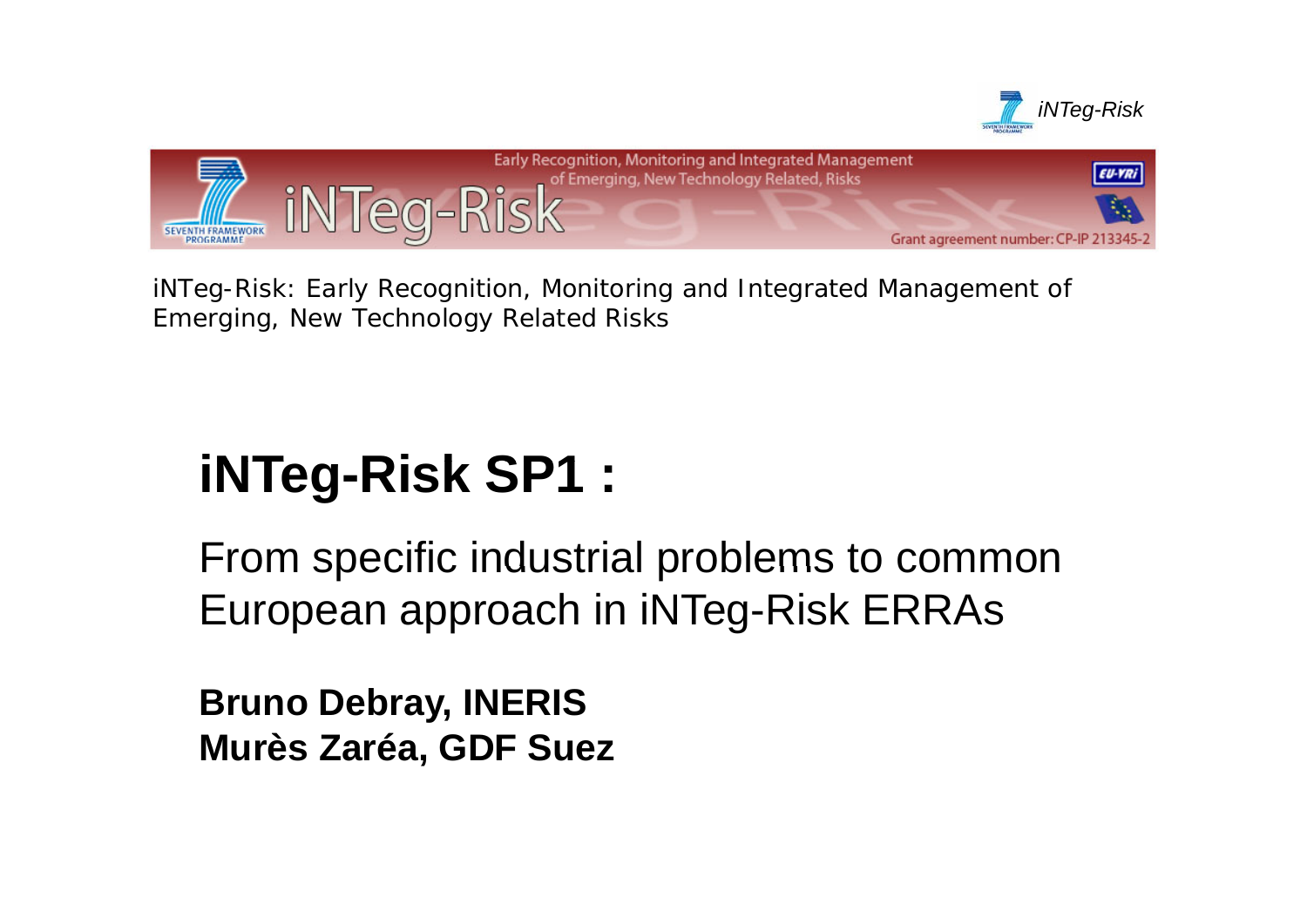

### **SP1 – Start with REAL Technology j Problems : Ob jectives**

- $\triangleright$  ERRAs = Emerging Risks Representative Applications
	- SP1 provides the *17 practical cases* on which the methodology will be build upon
	- Each ERRA: Characterises an emerging risk and therefore clarifies the criteria to qualify it as such
	- Structures the questions raised by an *integrated approach* applied to emerging risks in each ERRA
	- Identifies *methodological gaps* to be filled
	- Identifies *available tools* to be used
	- Develops *specific solutions* to the problems
- ¾ SP1 is the key input to other SP's, especially SP2 !

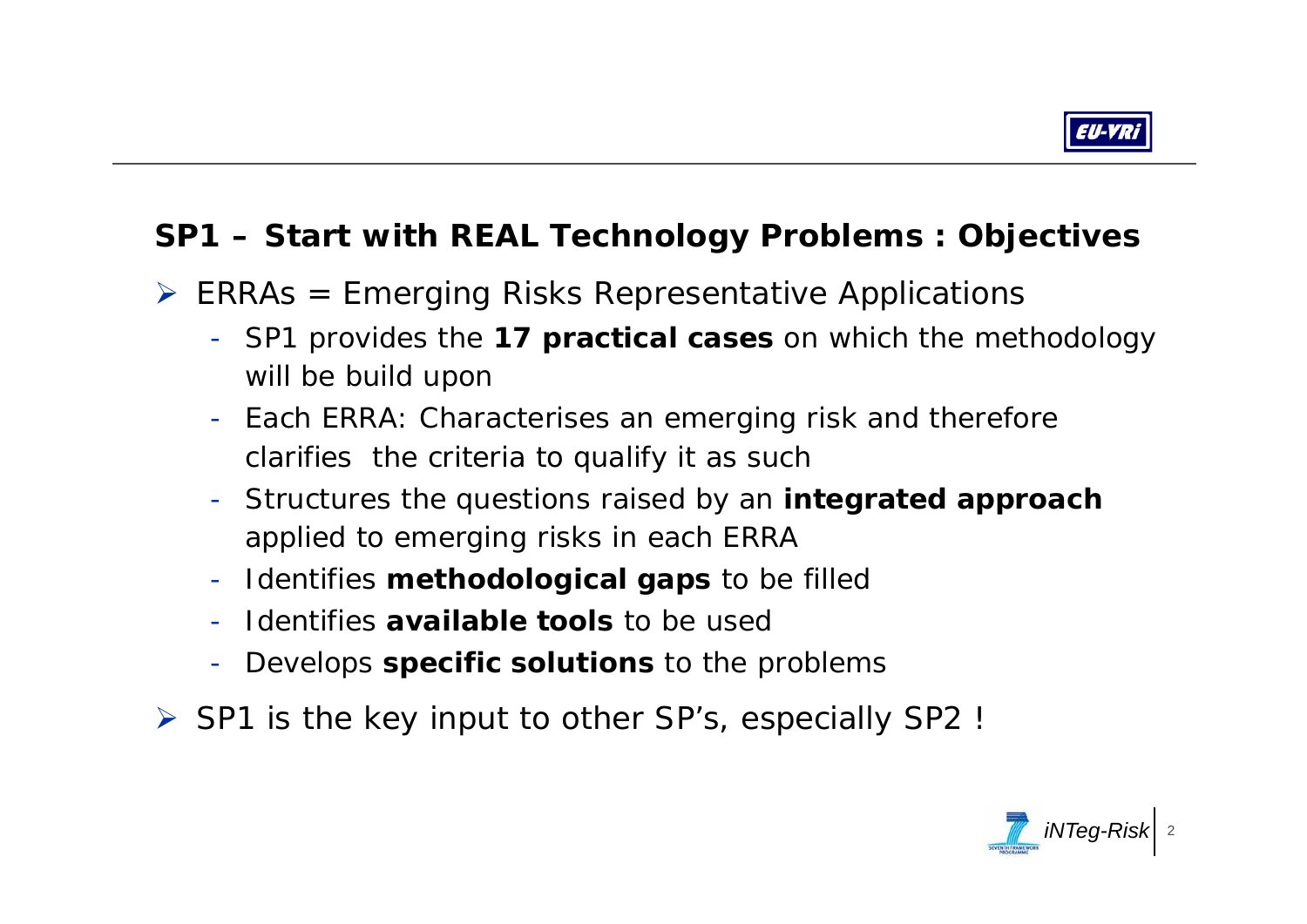

#### **Position of SP1 in the project** iNTeg-Risk Roadmap  $SP<sub>3</sub>$ :  $SP<sub>4</sub>$ **SP 2:** 皑 SP 1: iNTeg-Risk ERRAs iNTeg**iNTeg-Risk** Public, Society iNTeg-I" INTEGRATION "One-Stop **Risk Risk**  $\Rightarrow$  Reference A. ERRA's Technology Shop" $-$ **ENISFER** solutions š · Sensitive areas... **FRMF**  $\Rightarrow$  Reference • H<sub>2</sub>/CO<sub>2</sub> Sequestration emerging risks documents · Insurance/re-insurance **EMERGING RISK** Methods Tools **EUROPEAN** MANAGEMENT **FRAMEWORK** NETWORK OF INDUSTRY, SMES. ERRA's Materials & 2<sup>nd</sup> INTEGRATION: **INDUSTRIAL** Industry Technology Products R&D AND THE EU CITIZEN. SYSTEMS AND Technology, Percep-• Nano materials **FACILITIES FOR** iNTeg-Risk Good Practice tion. Governance. template · Advanced engineering Guideline for Emerging risks Materials & EXPLORATION OF Communication... materials Products **EMERGING RISKS** · iNTeg-Risk Safetypedia · Underground storage · iNTeg-Risk Verification/valid · iNTen-Risk Emerging Risk Early R&D  $\bullet$  ... paradium for dealing with ation on the Warning & Monitoring System Production & Common ERRA's Production & (only some!) emerging risks; · iNTeg-Risk Atlas of Emerging Production same ERRAs **Production Networks Networks** basis for the **Risks** Good Practice · Verification/vali-Education · Outsourcing / Resilient · iNTed-Risk Reference Library Guideline ("Basel . On-line risk monitoring dation on new · iNTeg-Risk Suite of Tools II" for Emerging ERRAS • Safety of energy · iNTeg-Risk Preм - Policies risks) supply · Verification/valid Standardization iNTeg-Risk ation on one or gth · European Network of Common more Mile **Industrial Systems and D. ERRA's Policies** guidelines "integrative" ston (internal) **Stan** Facilities for exploration of  $\overline{\bullet}$  EU and Non-EU · iNTeg-Risk **FRRAs** verification<br>and pro-area dardization **Emerging Risks**  $\bullet$  SMFs. Common iNTeg-Risk Education & Legislation, · "NaTech" methods and ... consolidation Qualification: The European ... tools for "0"<br>Mile-<br>stone **Certified Risk Specialist** dealing with <sup>4</sup> 1st VERIFICATION emerging risks м ----------------2<sup>nd</sup> Milestone M 1<sup>st</sup> Milestone м 3<sup>rd</sup> Milestone м м dile-SP 5: Project Management & IT Support Structure stone Implementation and Integration over Integration at the EU-Development of innovative methods and tools SUSTAINABLE USE AFTER application areas level **THE PROJECT** *iNTeg-Risk* <sup>3</sup>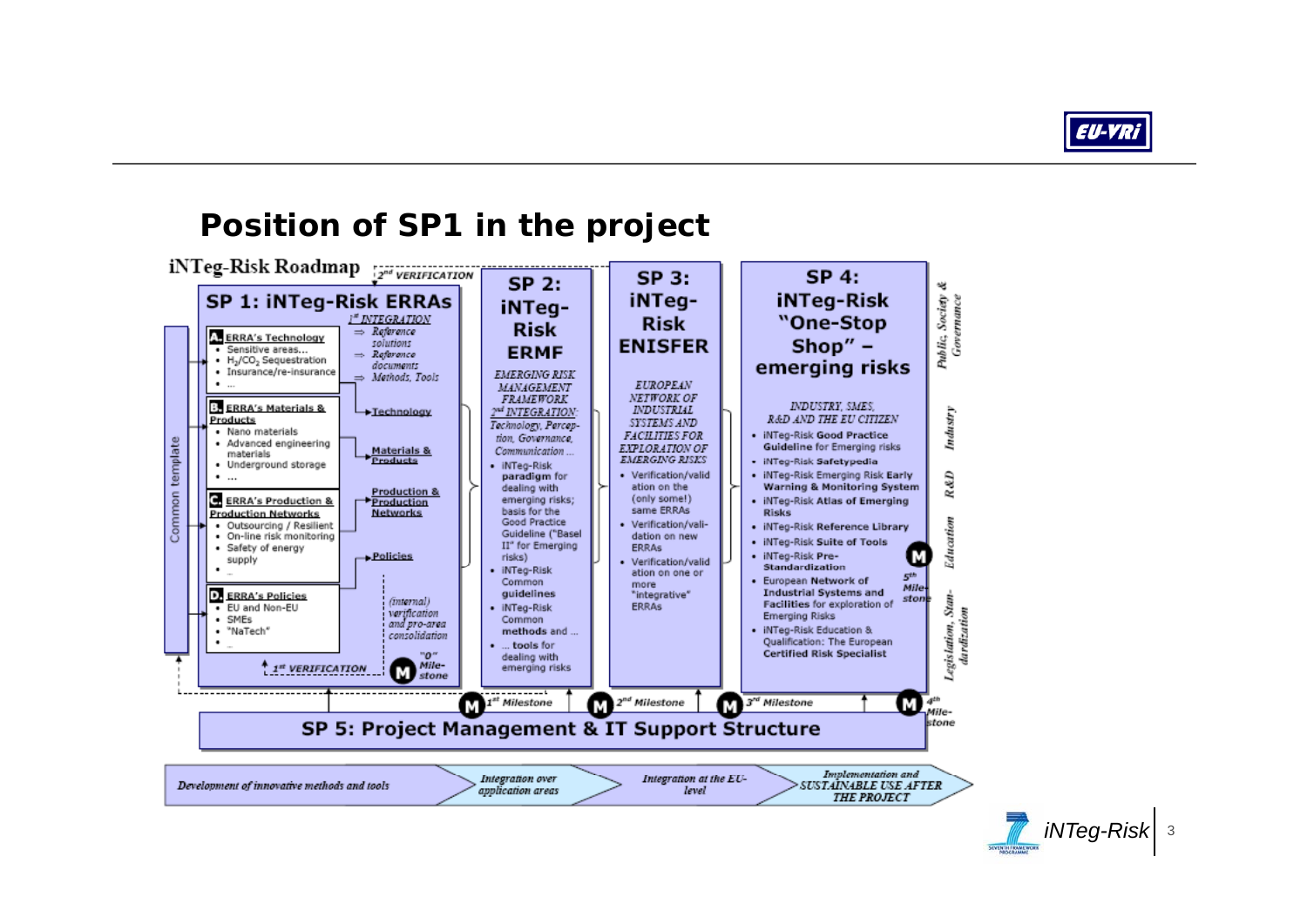

## ¾ **MAIN OBJECTIVES**

- - **Direct Usability in Industry**: deliverables to be directly used by industry
- - **Direct Usability in iNTegRisk**: apply the template, to to contribute results to SP 2, 3, 4

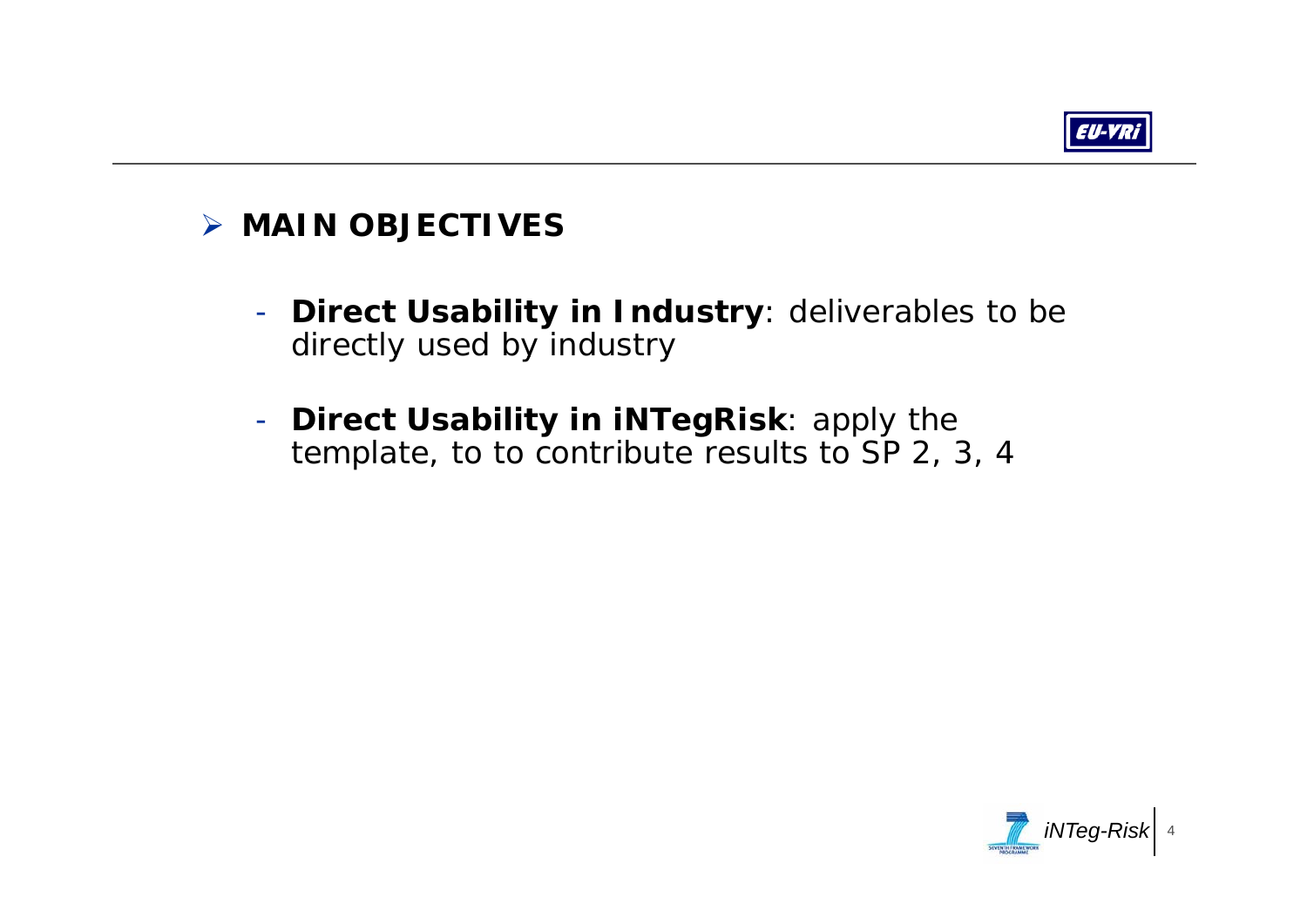



**Partners involved : 55**

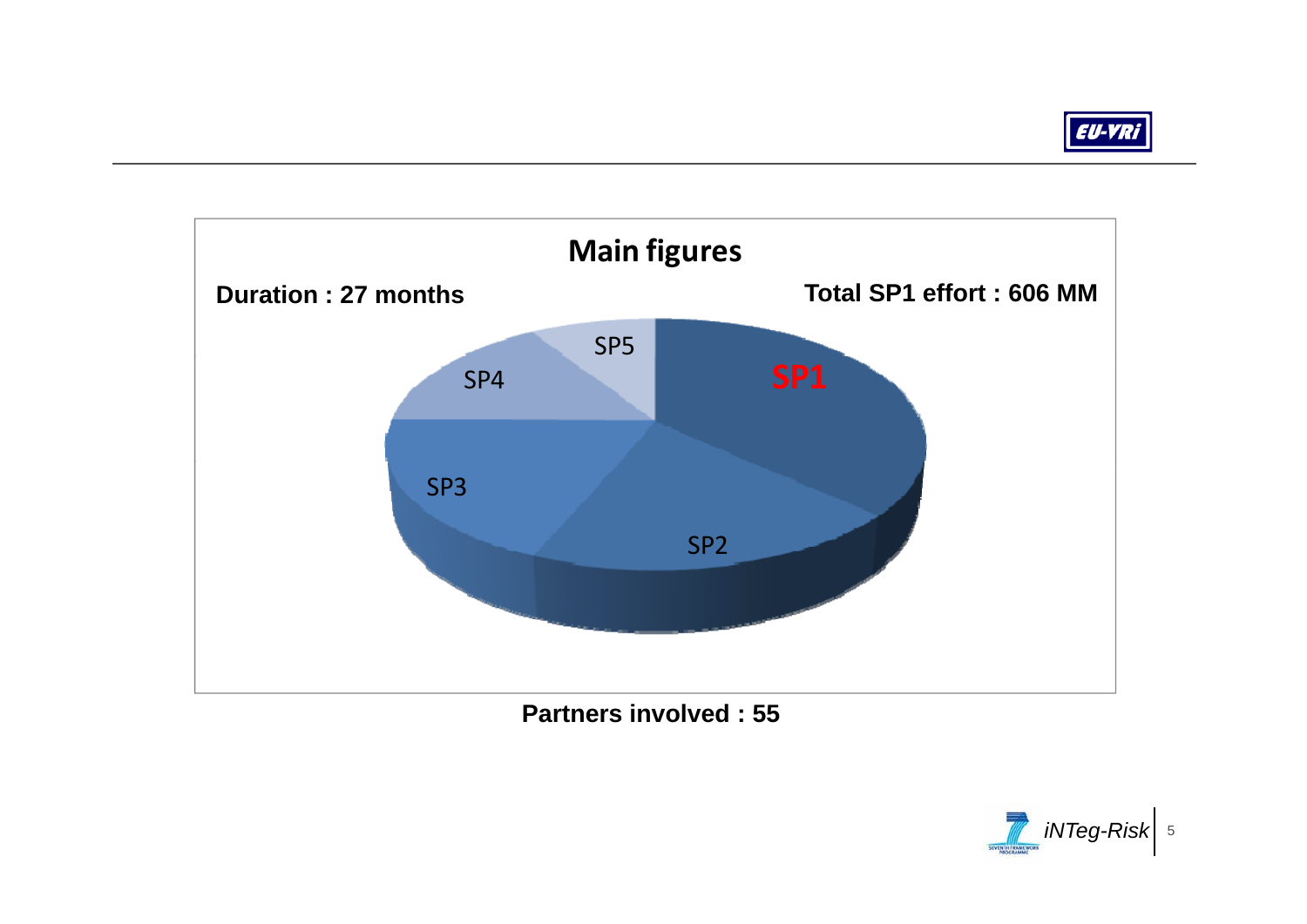## **ERRAs on Topic A : new technologies** (**POLIMI**:

<u>Renato Rota)</u>

- A1: CO2 capture and sequestration, both technical risks and governance risk (**HSE**)
- A2: Insurance and re-insurance aspects of emerging risks including the security-related (HSSE) emerging risks of new technologies (**SWISS Re** )
- A3: Automated aerial surveillance for gas and oil high pressure transmission pipeline (**GDF SUEZ** )
- A4: Liquid Natural Gas (LNG) regasification in sensitive areas on-shore and offshore (**D'Appolonia** )
- A5: Safety and security of underground hubs with interconnected transportation services and shopping centers (**VSH** )





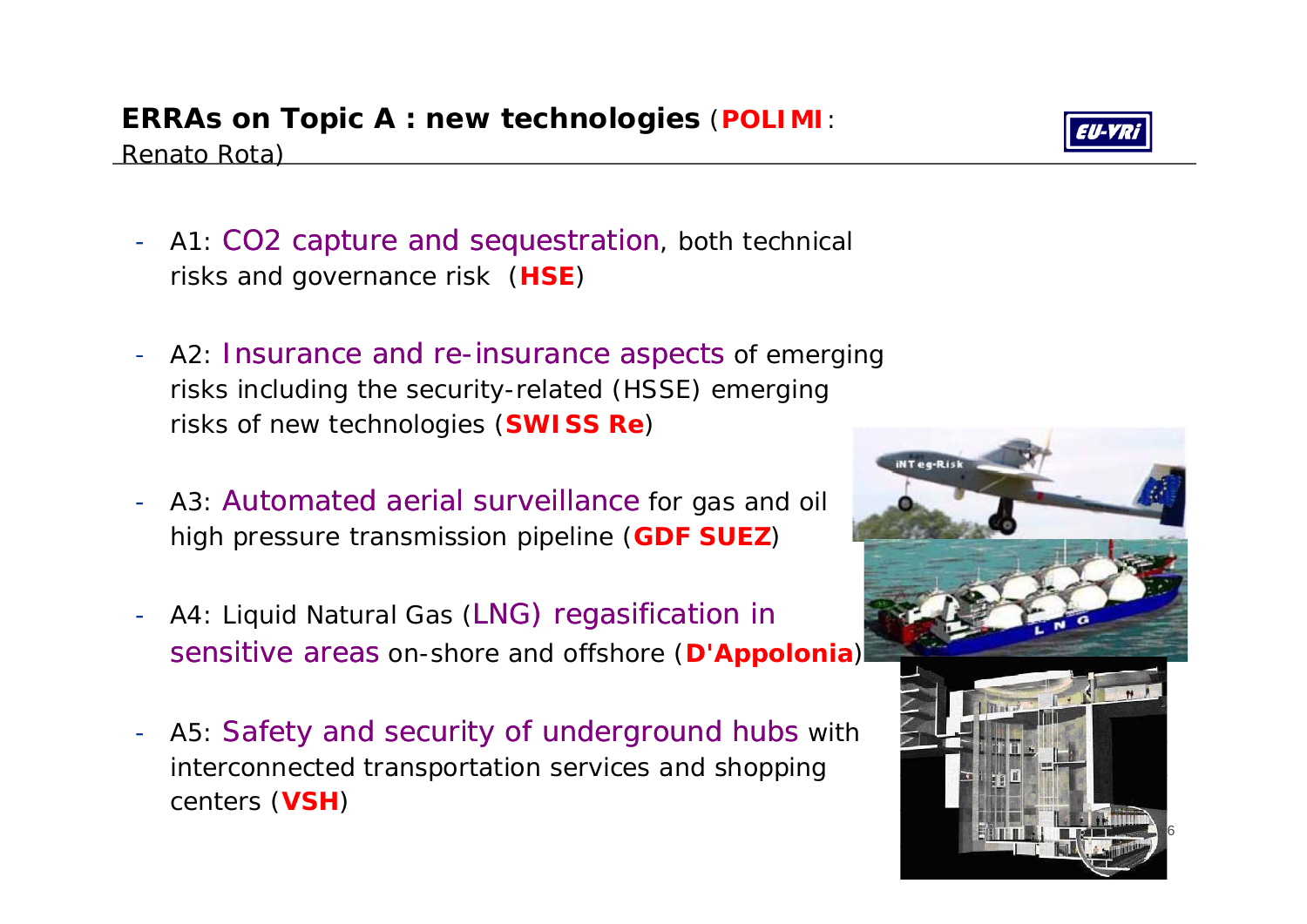## **ERRAs on Topic B : new materials and products**

- - B1: Public health and medical issues related to monitoring of emerging risks in production, storage and transport of nanomaterials on industrial scale in small and medium enterprises (SMEs) (**Novineon** )
- B2: Emerging risks related to advanced storage technologies for hazardous materials (including H2) (**BAM**)
- B3:Emerging risks related to development and use of advanced engineering materials, composite materials (**KMM - VIN** )





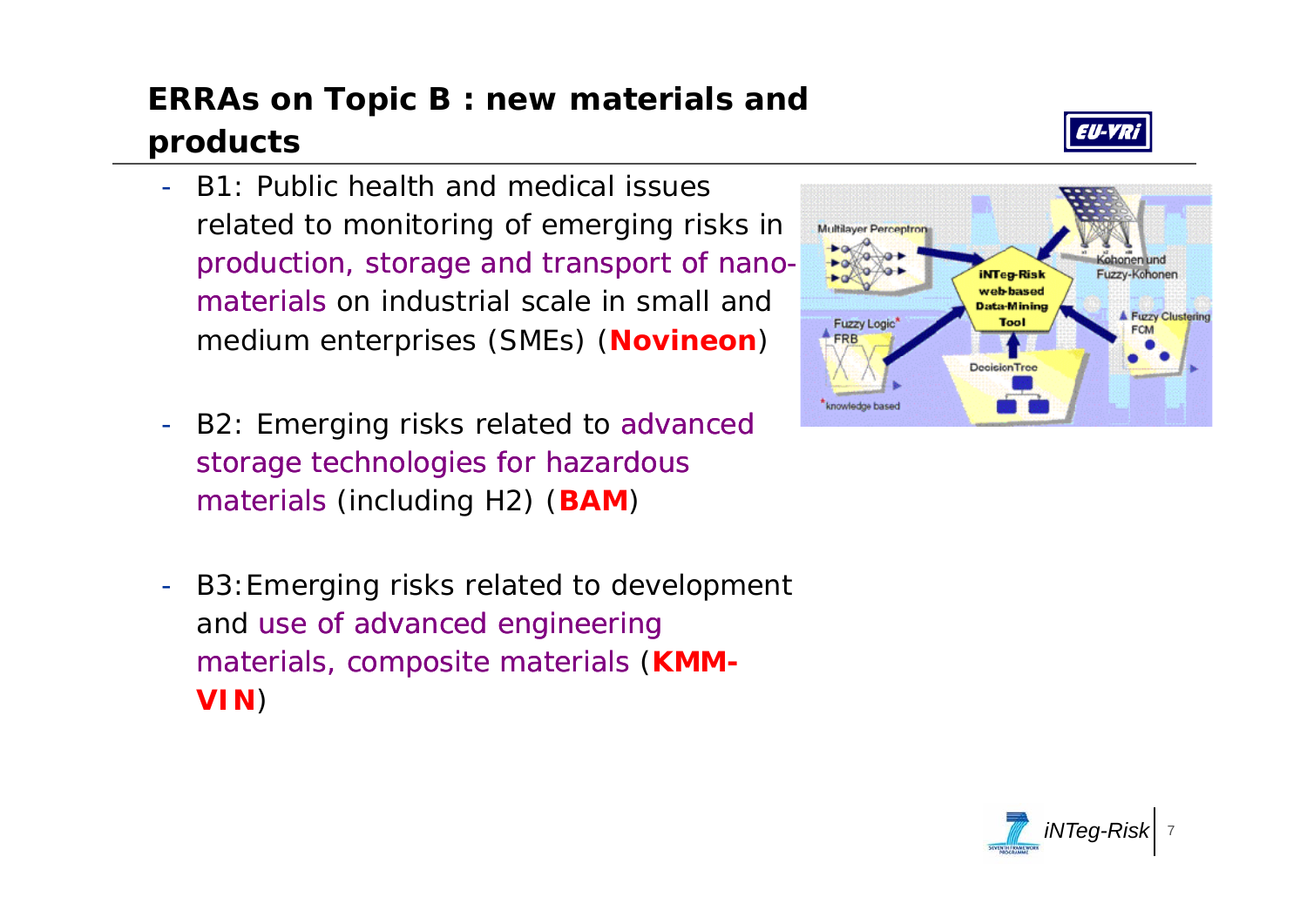**ERRAs on Topic C : new production – technologies & production networks SINTEF Øien Knut**

- C1: Challenges to safety posed by outsourcing of critical tasks – in oil, gas, petrochemical and construction industries (**DTU**)
- C2: Remote operation in environmentally sensitive areas (**SINTEF** )
- C3: On-line risk-monitoring and assessment of emerging risks in conventional industrial plants – monitoring of risks beyond the design/regulatory basis (**BZF** )
- C4: Atypical, one-of-the-kind major hazards/scenarios (post-Buncefield implications) and their inclusion in the normal HSSE practice (**HSE** )
- C5: Security of energy supply and related emerging risks (**JRC** )





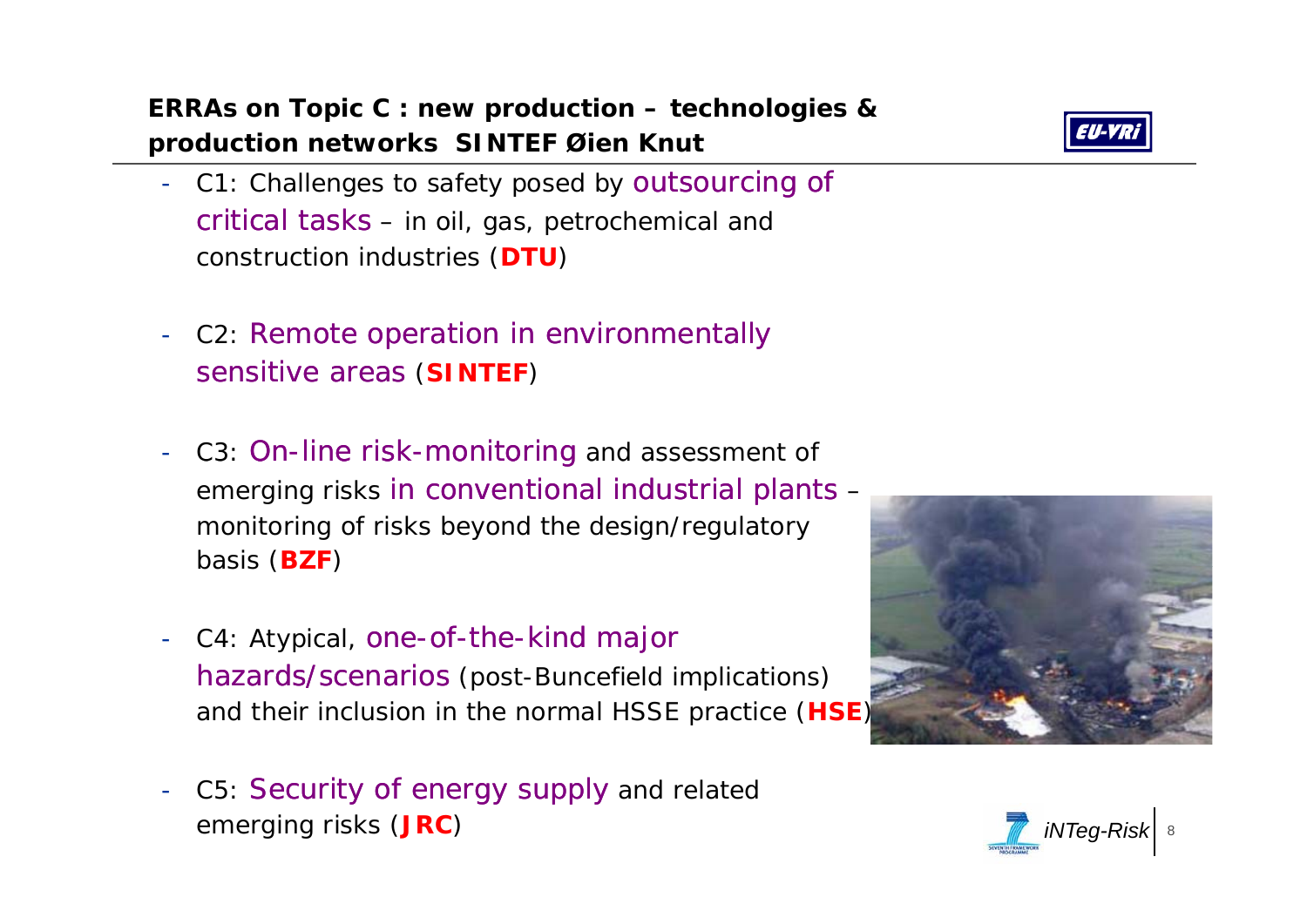## **ERRAs on Topic D : emerging risks – related policies**

- D1: Definition of KPIs emerging risks for selected industry case studies, including CSR aspects of emerging risks (**DNV**)
- D2: Integrated approach on emerging risks related to the implementation of European safety legislation on SMEs and its application on companies working in Distributed Energy Resources (DER) (**LEIA** )
- D3: Emerging risks related to interaction between natural hazards and new technologies at a community level (**INERIS** )
- D4: Emerging risks related to hazardous substances, impact on public health and relations with REACH and impact on public health and relations with REACH and<br>GHS (**RIVM**)



g





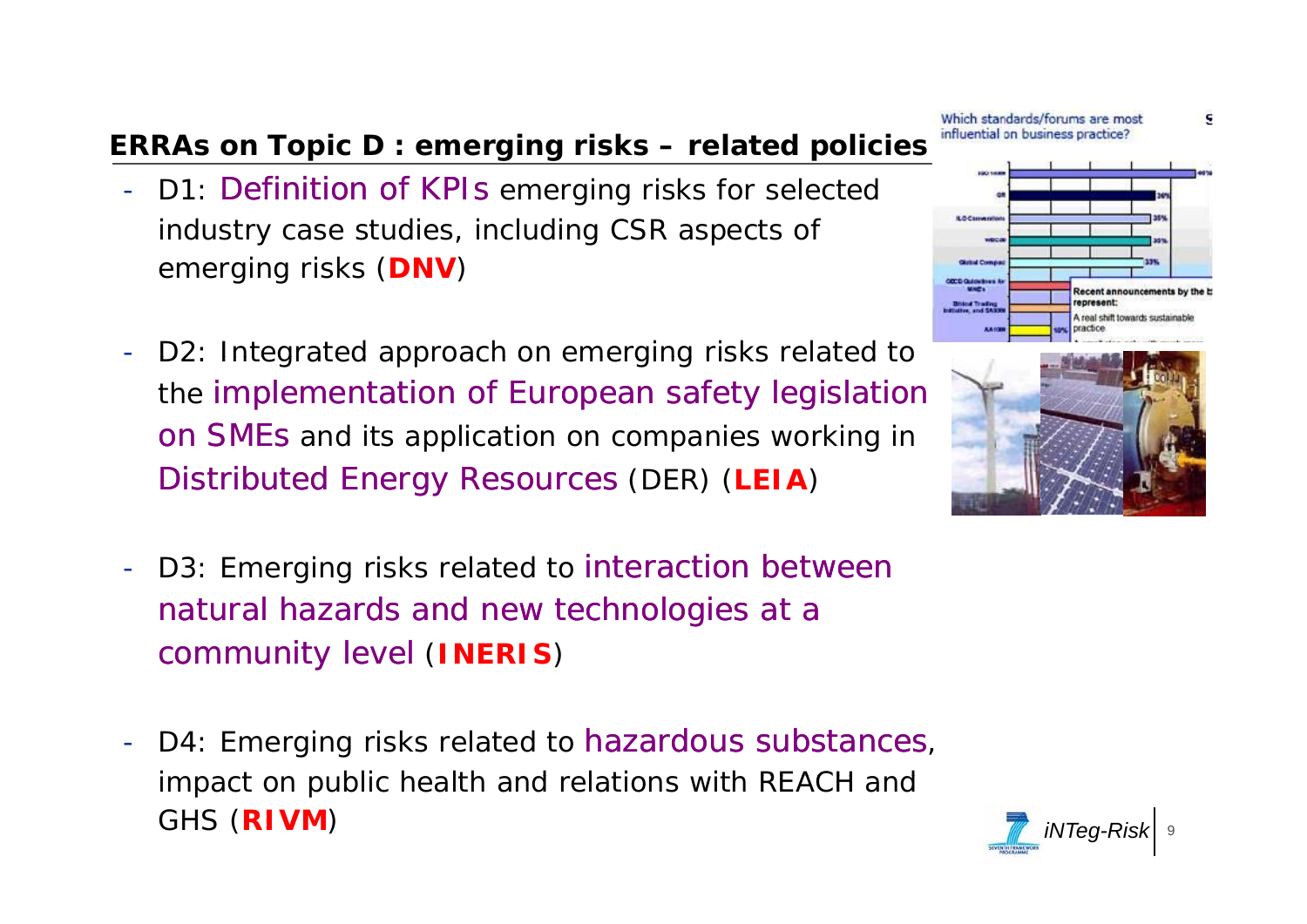

## **How emerging are the risks in different ERRAs**

**≻ A first glance in a table** 

|                                                                        | Origin of emerging risk |                                          |                                                                          |                                                                                    |                                                                 |  |  |  |  |  |  |  |  |
|------------------------------------------------------------------------|-------------------------|------------------------------------------|--------------------------------------------------------------------------|------------------------------------------------------------------------------------|-----------------------------------------------------------------|--|--|--|--|--|--|--|--|
| <b>Emerging Risk Type</b>                                              | <b>New Technology</b>   | <b>New Materials,</b><br><b>Products</b> | <b>New Industrial</b><br><b>Process - P or</b><br><b>Environment - E</b> | <b>New Organisation - O</b><br>or Regulation - R                                   | <b>Existing risk</b><br><i><b>issue</b></i>                     |  |  |  |  |  |  |  |  |
| <b>Totally New</b>                                                     | A1, A2, A3, B3          | <b>B1, B3</b>                            | $A1E + P$ , B2 - P,<br>$B3 - P$                                          | A <sub>1</sub> , A <sub>3</sub> , B <sub>1</sub> , C <sub>5</sub> , D <sub>2</sub> | A3, C3                                                          |  |  |  |  |  |  |  |  |
| Reconsideration of existing issue due A2<br>to public perception       |                         |                                          | $C2 - E$                                                                 | C <sub>5</sub>                                                                     | A5, C1, C4,<br>D <sub>1</sub> D <sub>3</sub> , D <sub>4</sub>   |  |  |  |  |  |  |  |  |
| Reconsideration of existing issue due A2<br>to new / lacking knowledge |                         | <b>B3</b>                                | <b>B2 P</b>                                                              | D <sub>2</sub>                                                                     | A5, C1, C3,<br>D <sub>1</sub> , D <sub>3</sub> , D <sub>4</sub> |  |  |  |  |  |  |  |  |
| Risks increasing due to higher<br>occurrence frequency                 | A2                      |                                          |                                                                          |                                                                                    | A5, C1, C3,<br>D4                                               |  |  |  |  |  |  |  |  |
| Risks increasing due to more severe<br><b>consequences</b>             | A2                      |                                          | A4, B2 E+P                                                               |                                                                                    | <b>A5, C4</b>                                                   |  |  |  |  |  |  |  |  |

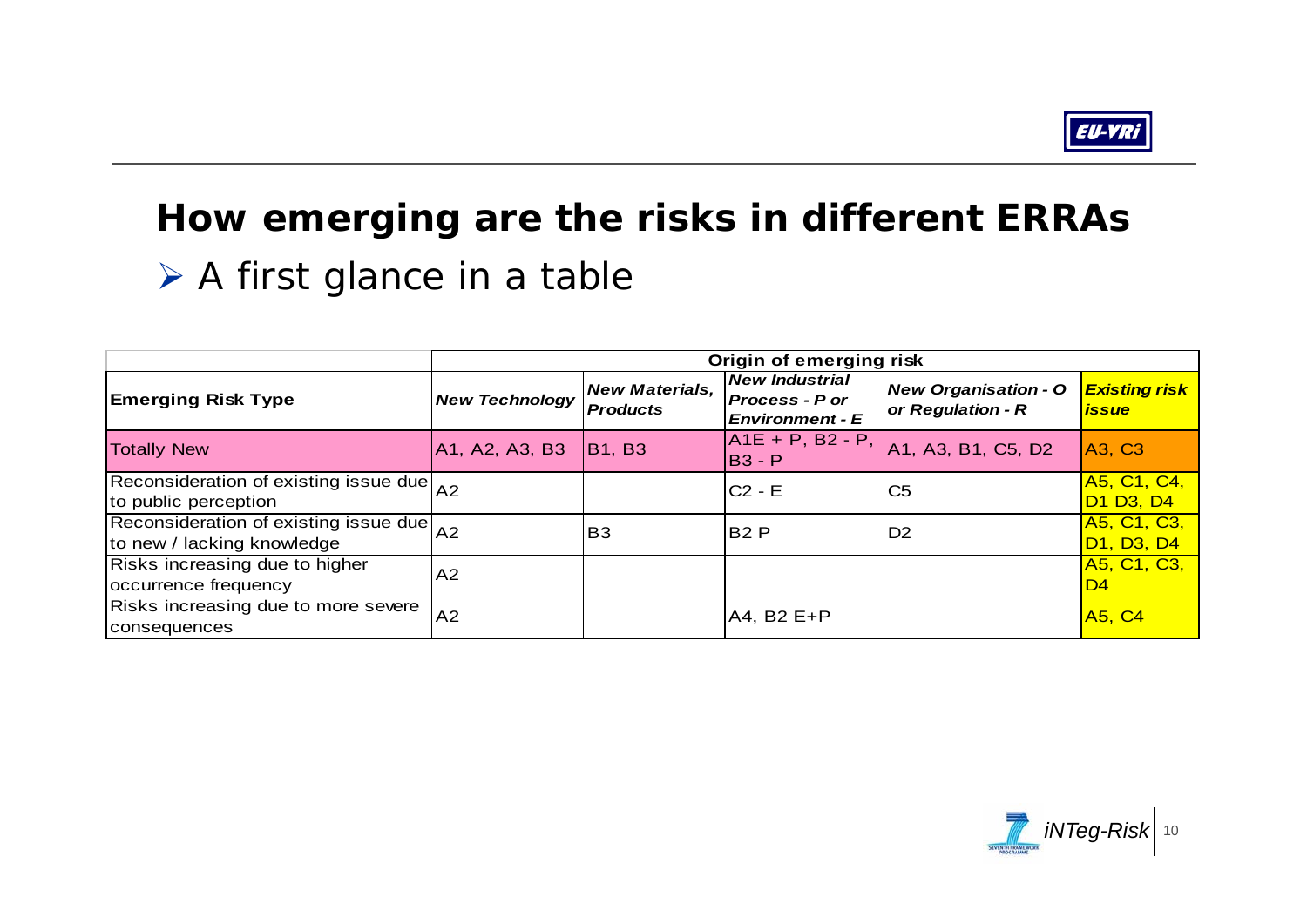

### **Typology of ERRAs ERRAs**



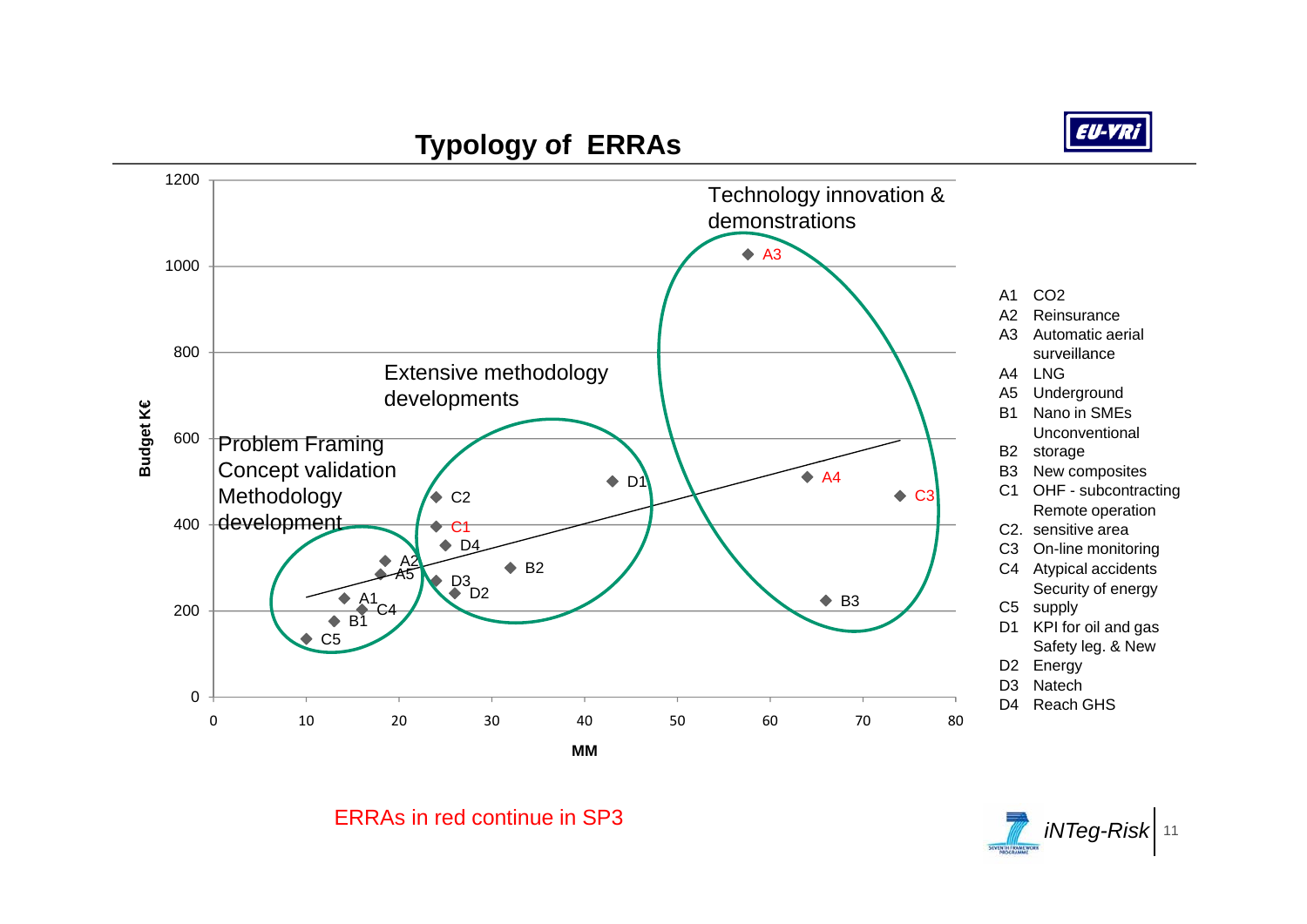|                                             |                                           |                                      |                                  |                          |                             |                                       |                                  | Remote operation sensitive area |                                  |                     | Automatic aerial surveillance |
|---------------------------------------------|-------------------------------------------|--------------------------------------|----------------------------------|--------------------------|-----------------------------|---------------------------------------|----------------------------------|---------------------------------|----------------------------------|---------------------|-------------------------------|
| What they produce                           | Security of energy supply<br>Nano in SMEs | Atypical accidents<br>New composites |                                  | Safety leg. & New Energy | Underground                 | Unconventional storage<br>Reinsurance | Reach GHS                        | OHF - subcontracting            | On-line monitoring               | KPI for oil and gas |                               |
| <b>Theme</b>                                |                                           |                                      | CO <sub>2</sub>                  | Natech                   |                             |                                       |                                  |                                 |                                  | <b>LNG</b>          |                               |
|                                             | C <sub>5</sub><br><b>B1</b>               | C <sub>4</sub><br>B <sub>3</sub>     | D <sub>2</sub><br>A <sub>1</sub> | D <sub>3</sub>           | A <sub>5</sub><br><b>B2</b> | A2                                    | D <sub>4</sub><br>C <sub>1</sub> | C <sub>2</sub> .                | C <sub>3</sub><br>D <sub>1</sub> | A4 A3               |                               |
| Laboratory experiments                      |                                           |                                      |                                  |                          |                             |                                       |                                  |                                 |                                  |                     |                               |
| Set-up of new experimental device           |                                           |                                      |                                  |                          |                             |                                       |                                  |                                 |                                  |                     |                               |
| <b>Models</b>                               |                                           |                                      |                                  |                          |                             |                                       |                                  |                                 |                                  |                     |                               |
| <b>Methods</b>                              |                                           |                                      |                                  |                          |                             |                                       |                                  |                                 |                                  |                     |                               |
| <b>Guidelines</b>                           |                                           |                                      |                                  |                          |                             |                                       |                                  |                                 |                                  |                     |                               |
| Bibliographical or regulatory survey        |                                           |                                      |                                  |                          |                             |                                       |                                  |                                 |                                  |                     |                               |
| Population or stakeholders survey           |                                           |                                      |                                  |                          |                             |                                       |                                  |                                 |                                  |                     |                               |
| <b>KPI</b>                                  |                                           |                                      |                                  |                          |                             |                                       |                                  |                                 |                                  |                     |                               |
| Decision support based on KPI               |                                           |                                      |                                  |                          |                             |                                       |                                  |                                 |                                  |                     |                               |
| <b>Tool specifications</b>                  |                                           |                                      |                                  |                          |                             |                                       |                                  |                                 |                                  |                     |                               |
| Tool                                        |                                           |                                      |                                  |                          |                             |                                       |                                  |                                 |                                  |                     |                               |
| Draft standard specification                |                                           |                                      |                                  |                          |                             |                                       |                                  |                                 |                                  |                     |                               |
| <b>Database</b>                             |                                           |                                      |                                  |                          |                             |                                       |                                  |                                 |                                  |                     |                               |
| <b>Technological innovation</b>             |                                           |                                      |                                  |                          |                             |                                       |                                  |                                 |                                  |                     |                               |
| Technical device specification              |                                           |                                      |                                  |                          |                             |                                       |                                  |                                 |                                  |                     |                               |
| Prototype of technology                     |                                           |                                      |                                  |                          |                             |                                       |                                  |                                 |                                  |                     |                               |
| Demonstration of results on industrial case |                                           |                                      |                                  |                          |                             |                                       |                                  |                                 |                                  |                     |                               |
|                                             |                                           |                                      |                                  |                          |                             |                                       |                                  |                                 |                                  | iN leg-Ris          |                               |
| <b>Business application plans</b>           |                                           |                                      |                                  |                          |                             |                                       |                                  |                                 |                                  |                     |                               |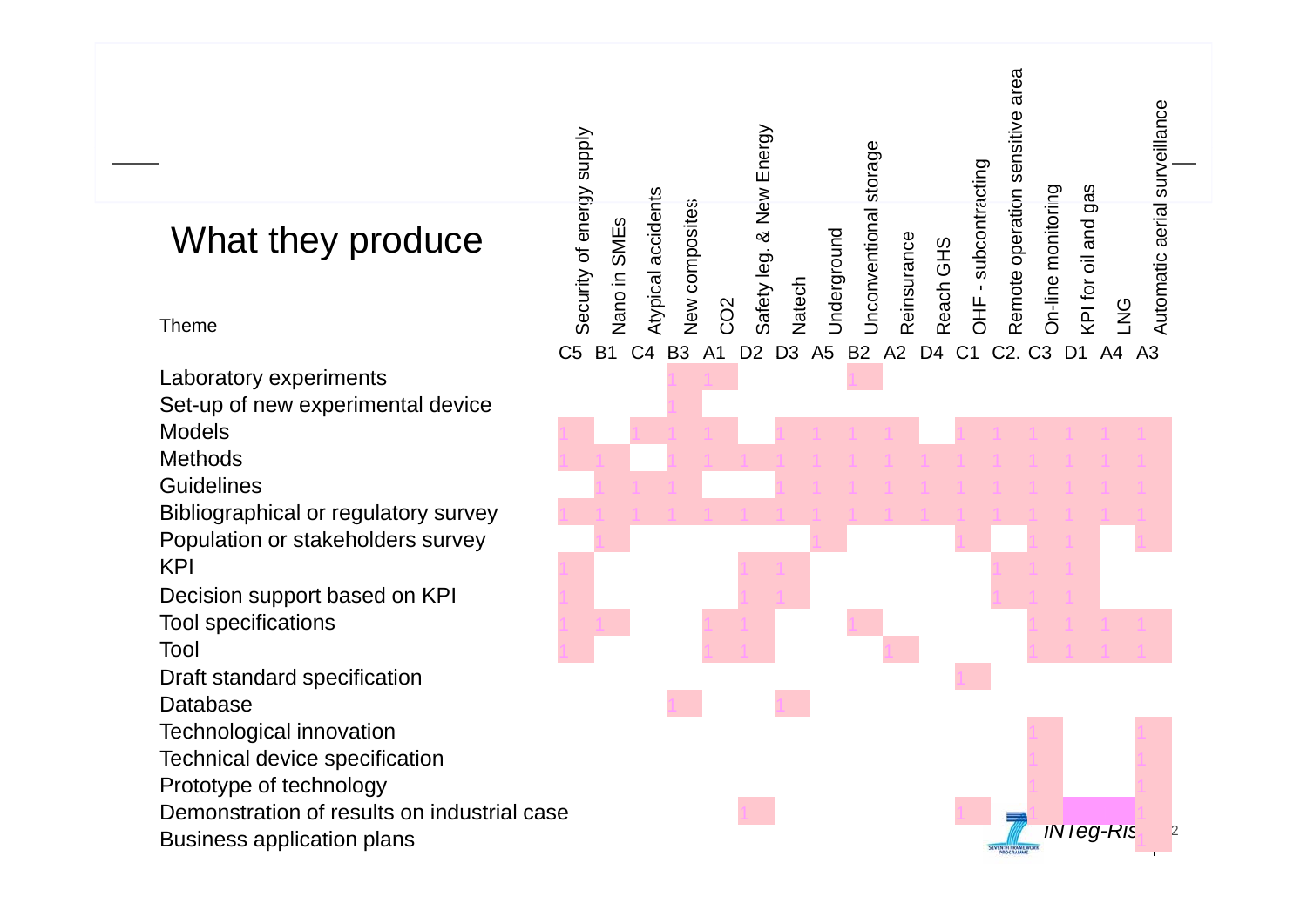## **Integration within ERRAs**





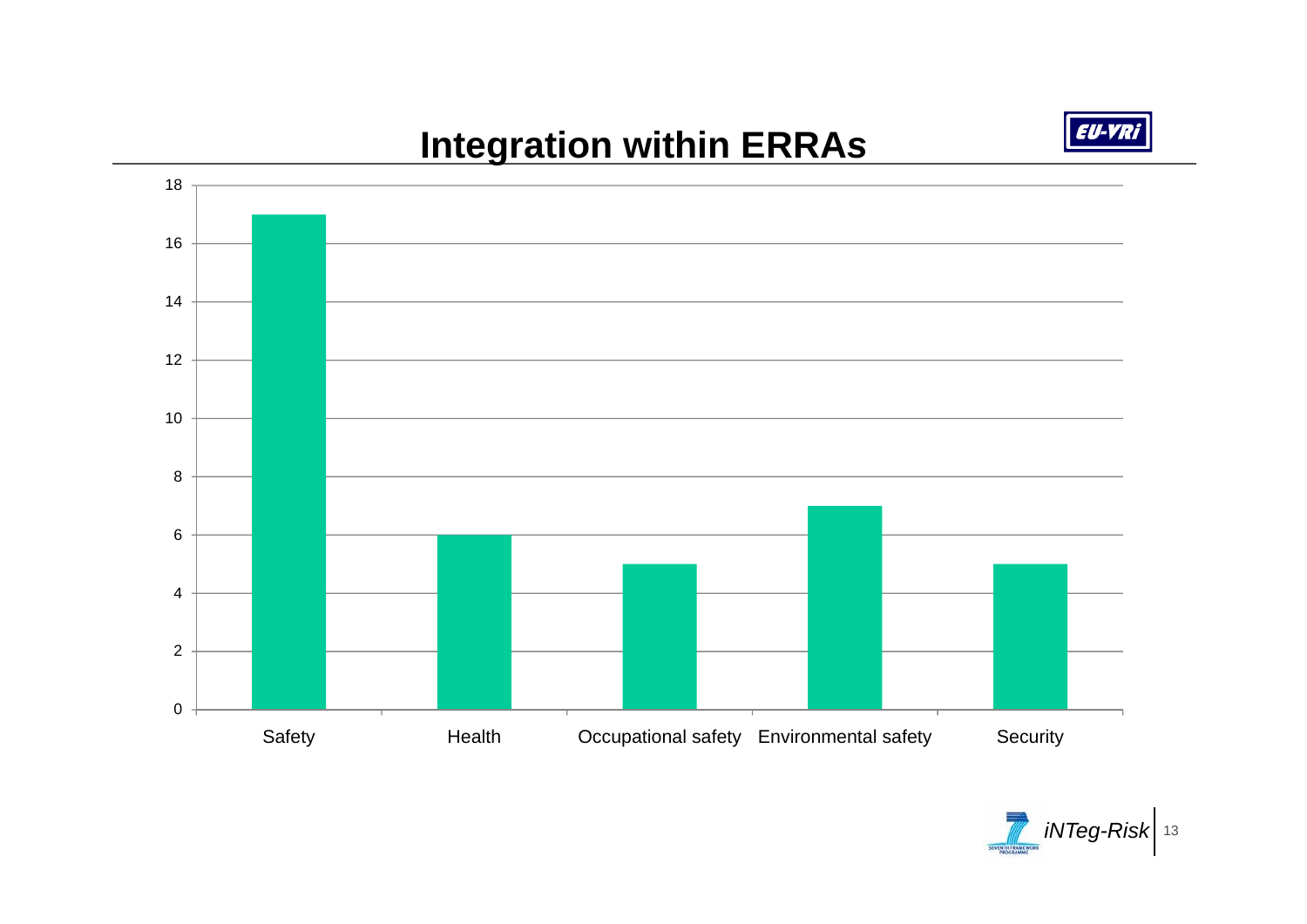

*<i>iNTeg-Risk* 14

## **SP1 : Common methodological framework**

¾ *For each ERRA* 

- -*Clearly identify the gaps*
- -*Clearly position the emerging risks*
- -*Solve these gaps with specific solutions*
- -*Provide elements for making them generic (-> SP2)*

|                                        |                                                  | <b>1. OVERVIEW MATRIX</b> |                |                                            |                 |  |  |  |  |  |  |  |
|----------------------------------------|--------------------------------------------------|---------------------------|----------------|--------------------------------------------|-----------------|--|--|--|--|--|--|--|
| Title of the ERRA:                     |                                                  |                           |                |                                            |                 |  |  |  |  |  |  |  |
| Particular<br><b>Risks</b><br>Emerging | <b>ERMF</b>                                      | IRGC                      |                |                                            |                 |  |  |  |  |  |  |  |
| (ERIs)<br>Issues<br>within this ERRA   |                                                  | Pre-Assessment            | Risk Appraisal | Tolerability;<br>Acceptability<br>Judgment | Risk management |  |  |  |  |  |  |  |
| $ERI # 1:$                             | [T] Technology,<br>technical:                    | e.g. LEVEL 2              | e.g. LEVEL 1   | e.g. LEVEL 2                               | e.g. LEVEL 1    |  |  |  |  |  |  |  |
| $ERI#2:$                               | [C] Governance,<br>communication:                | e.g. LEVEL 1              | e.g. LEVEL 3   | e.g. LEVEL 3                               | e.g. LEVEL 3    |  |  |  |  |  |  |  |
| ERI#3:                                 | [H] Human,<br>Management:                        | e.g. LEVEL 3              | e.g. LEVEL 1   | e.g. LEVEL 3                               | e.g. LEVEL 2    |  |  |  |  |  |  |  |
| $ERI#n:$                               | [R] Policies,<br>regulation,<br>standardization: | e.g. LEVEL 1              | e.g. LEVEL 2   | e.g. LEVEL 3                               | e.g. LEVEL 1    |  |  |  |  |  |  |  |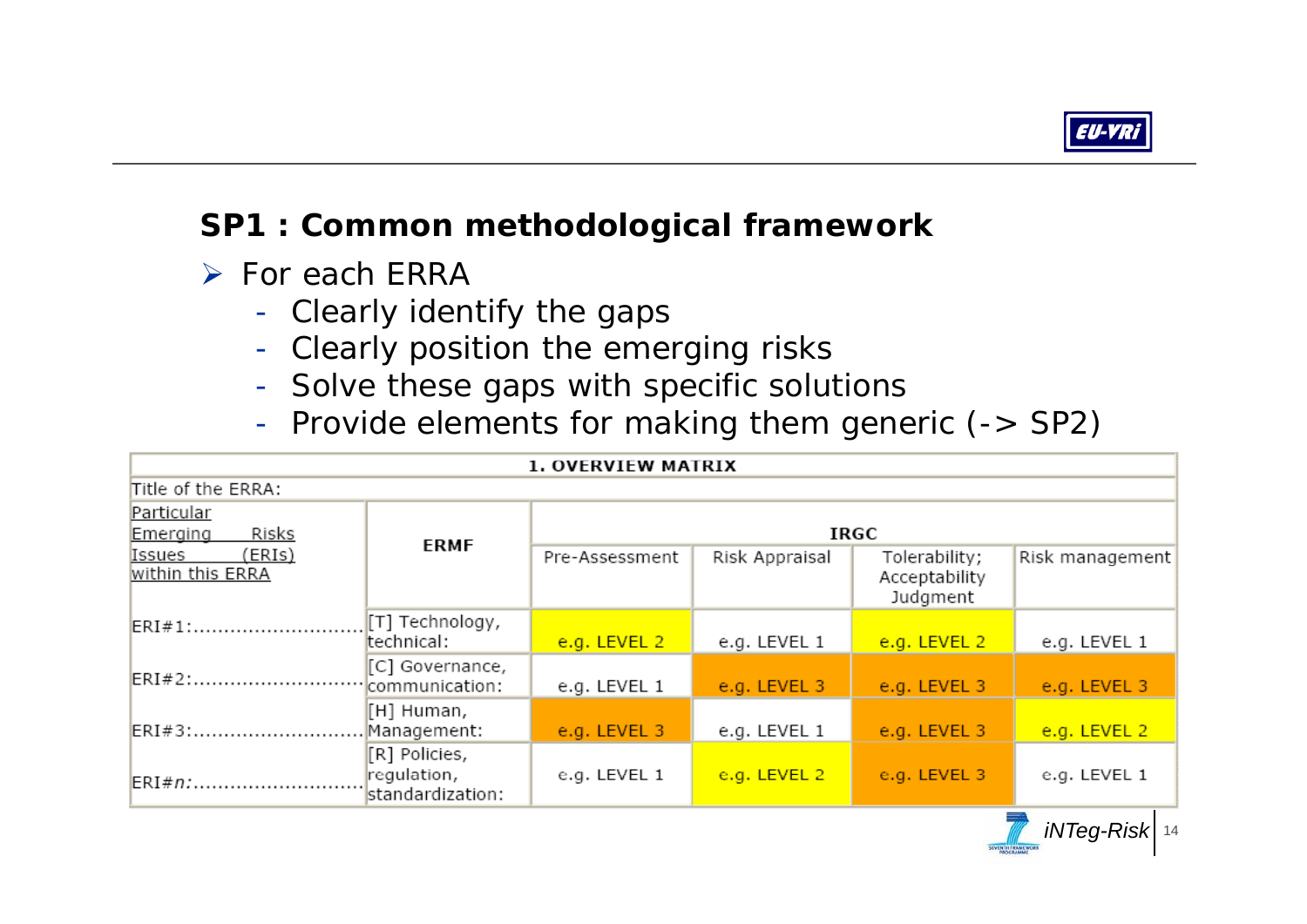

- ¾ What the ERRAs are going to do and how it interacts with the preliminary framework (IRGCxERMF)
- ¾ Example of ERRA A5 Safety and security of underground hubs with interconnected transportation services and shopping centers –VSH-SP-STUVA-INERIS (preliminary)
- $\geq 1$ ) Pre-assessment
	- Problem framing : what are the emerging risk issues in the ERRA ?
		- Eg. The development of deep underground infrastructure (DUI) creates situations where risk is not managed... i.e. in case of an accident we don't know how to react
		- The estimation of risk is not possible because of lack of models and data
		- Risk management measures are lacking..
		- Fresh air supply ? (T)
		- Communication in complex DUI ? (T, H, C)
		- Escape routes ? (T, H, C)
		- User behaviour in crisis situations in DUI? (H,C)

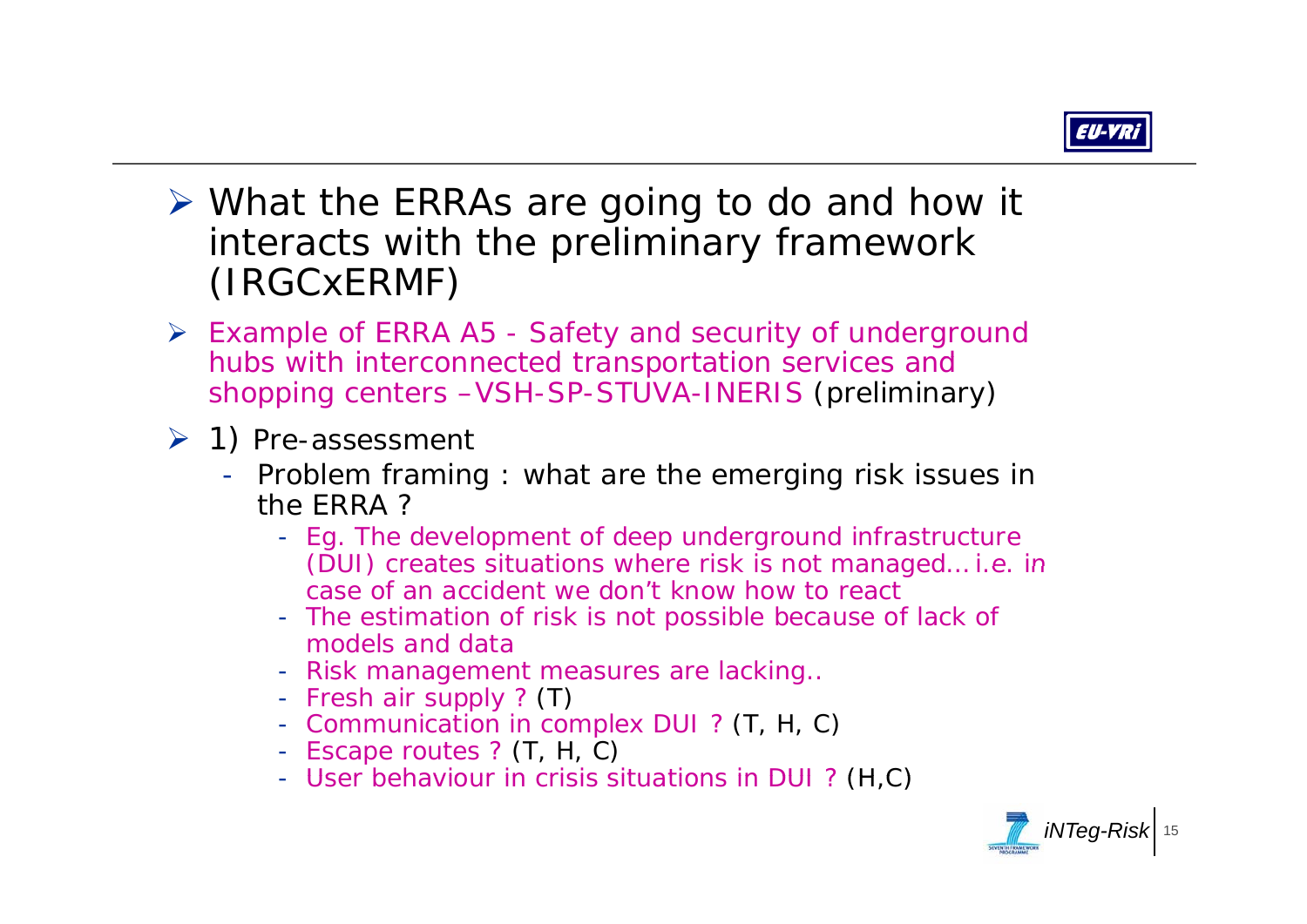

## ¾ Pre-assessment

- Are there early warnings ? = indications of increase of mass transportation and number of DUI…
	- No clear warning beyond expert concerns ??? To be documented with stakeholders ?
- Can we screen these ERIs and make a hierarchy ?
- - Determination of scientific conventions :
	- The usual models are at their limits. No clear consensus on the risk appraisal process  $\Rightarrow$  the gap analysis will be made  $(T,R)$

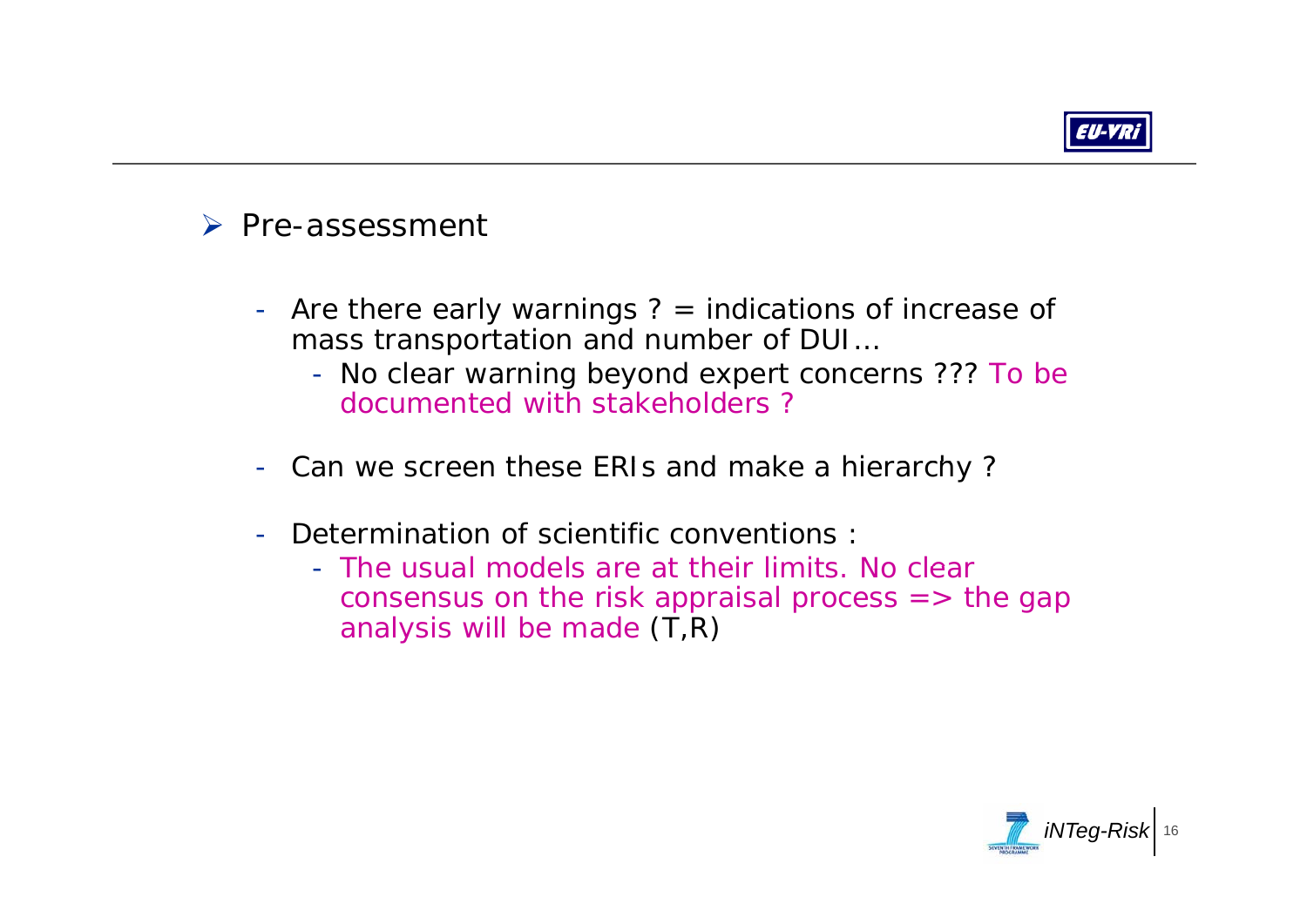

- $\triangleright$  Risk appraisal
	- Risk assessment
		- Hazard assessment: Many debates about the models to use and their limits in DUI. A roadmap for developing new models will be designed (T,R)
		- Exposure and vulnerability assessment: risk analysis methodology not clearly defined  $\Rightarrow$  quideline for risk analysis (T,R)
		- Risk estimation: Need to develop integrated models to assess the influence of safety measures on risk  $\Rightarrow$  Roadmap
	- Concern assessment
		- Risk perception : is there any social perception of the risk related to DUI  $? =>$  talks with stakeholders (metro barcelona, Madrid, Munich…) (C,H,R)
		- Social concerns : are there social concerns about DUI? => talks with stakeholders (C,H,R)
		- Socio-economic impacts : what would be the socio-economic impact of... an accident in DUI... not developing  $DUI... =$ talks with stakeholders (C,H,R)

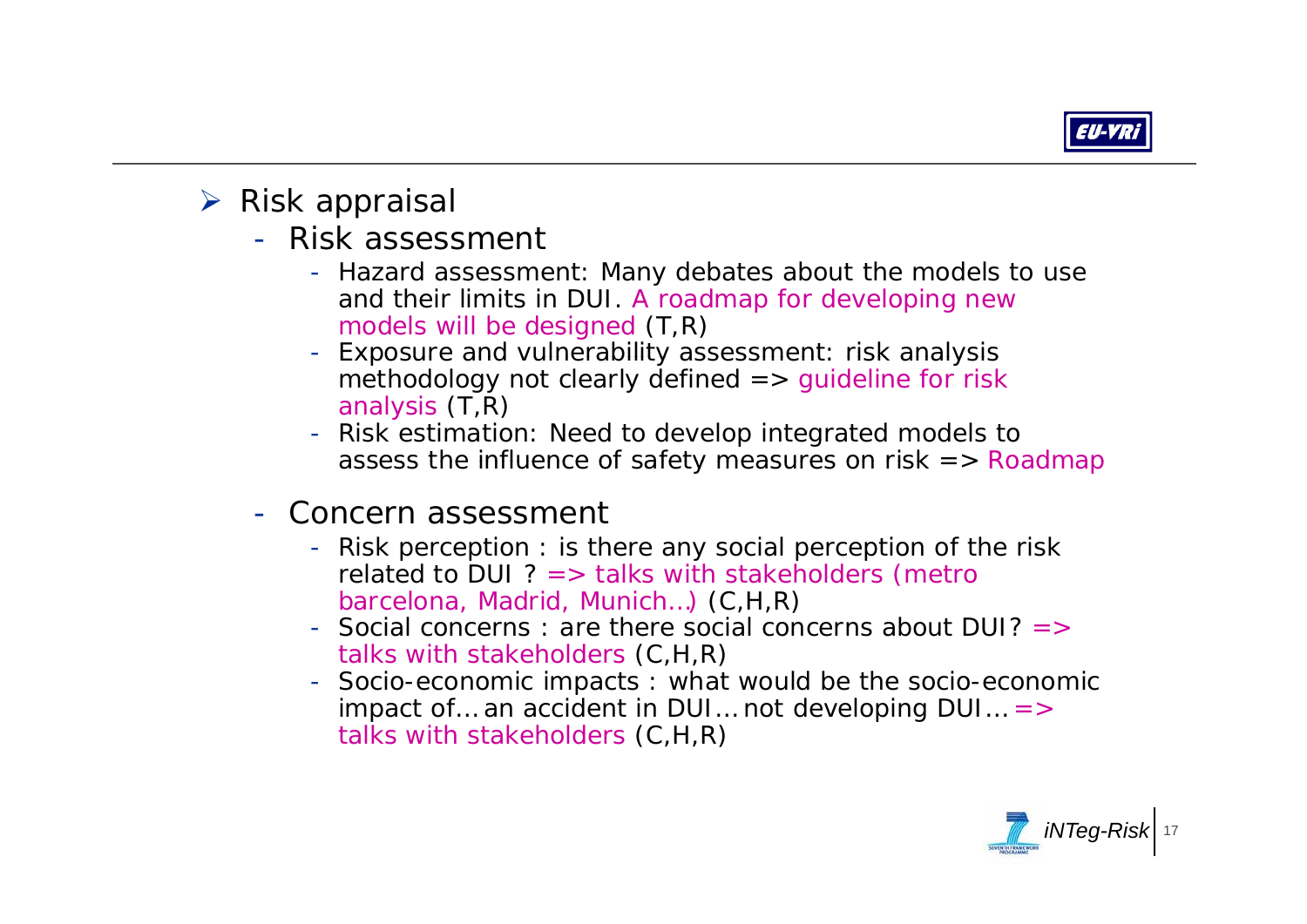

- ¾ Tolerability & Acceptability judgement
- $\triangleright$  Risk characterisation
	- Risk profile: is there a common agreed format to express the risk (eg. FN curves ?) or state of the art to which compare a situation ? KPIs ? are we able to draw the risk profile? at various scales? (T,R) (eg. An infrastructure, a region, a country?)
	- - Judgement of the seriousness of risk : is there a conventional acceptability limit (eg. Regulatory) ? Decision criteria based on  $KPIS$  ?
	- - Conclusion and risk reduction options : is there a clear decision process for implementing risk reduction options? Are risk reduction options known? => Specific ERRA result
- $\triangleright$  Risk Evaluation
	- - Judging the Tolerability & Acceptability : who is involved in the definition of Tolerability ? Is there an explicit process? Could one be defined?  $\Rightarrow$  interview of stakeholders  $(R)$
	- Need for Risk Reduction Measures: who decides that risk reduction measures are needed? Are possible risk reduction measures known? => interview of stakeholders (R)

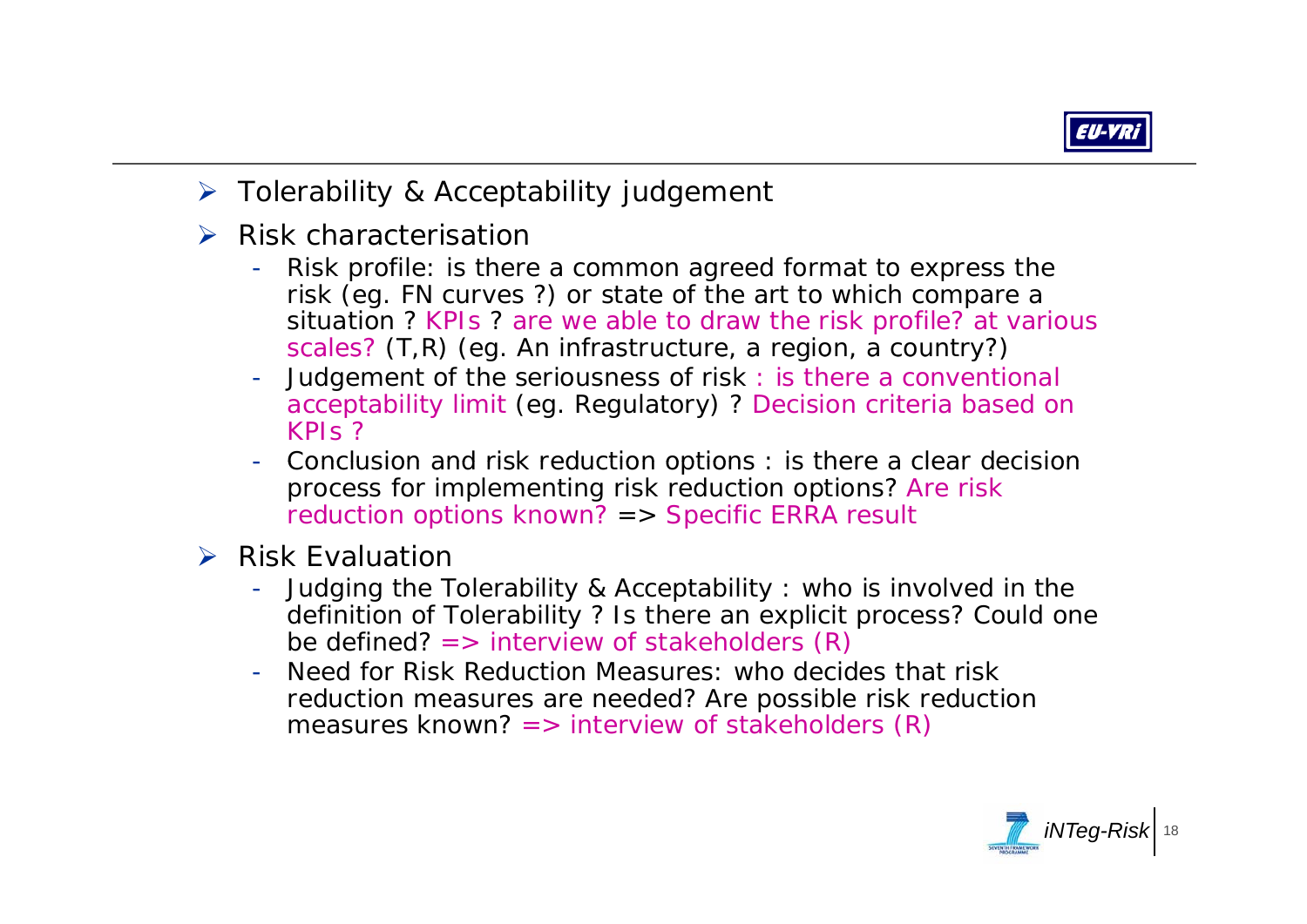

#### ¾**Risk Management**

- **▶ Decision Making** 
	- - Option Identification & Generation : who designs the risk management options (measures, risk avoidance, go/no go)?
	- Option Assessment: how is it done?
	- - Option Evaluation & Selection: who does it? How ? On the base of which criteria besides the risk criteria? Cost, benefits, regulation...if so, is it adapted to DUI?

### ¾ Implementation

- Option Realisation: who is in charge? What is the process? Are the design rules known ? Are the models available ?... Ventilation, escape routes, training, communication techniques in DUI specification guidelines?
- - Monitoring & Control: how is it monitored? Guideline for DUI monitoring
- Feedback from Risk Management Practice?

Answer to all these questions considering T.C.H.  $R =$  guidelines for DUI risk management

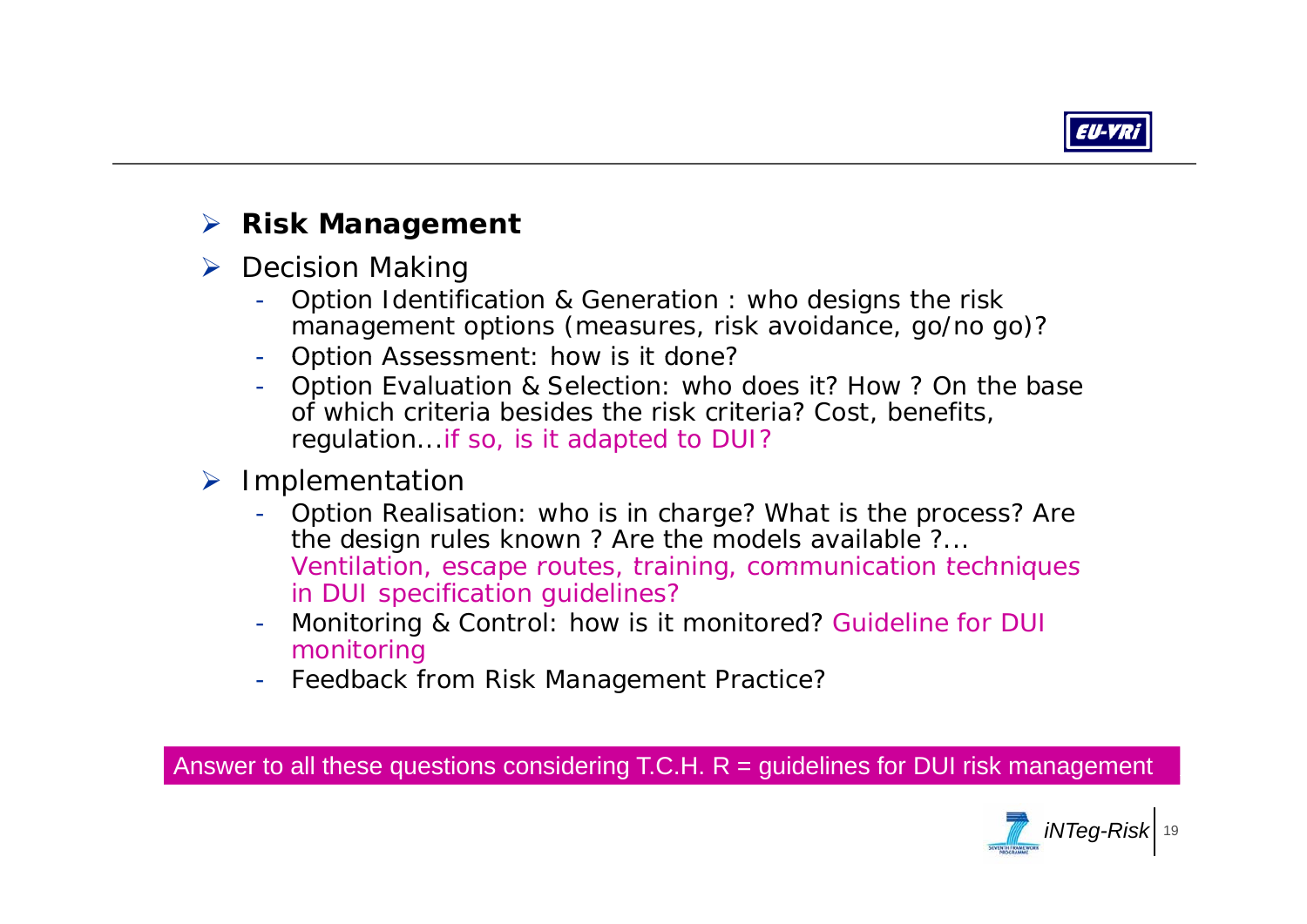#### How ERRAs position themselves with respect to the ERMF and IRGC frameworks

| iNTeg-Risk<br>Framework | <b>IRGC</b>    |                |                |                |                       |                |                |                |                                             |                |                |                |                        |                |                |                |                |                |                |                |
|-------------------------|----------------|----------------|----------------|----------------|-----------------------|----------------|----------------|----------------|---------------------------------------------|----------------|----------------|----------------|------------------------|----------------|----------------|----------------|----------------|----------------|----------------|----------------|
| <b>ERMF</b>             | Pre-assessment |                |                |                | <b>Risk Appraisal</b> |                |                |                | Tolerability &<br>Acceptability<br>Judgment |                |                |                | <b>Risk Management</b> |                |                |                |                |                |                |                |
|                         | A1             |                | A <sub>3</sub> | A4             | A <sub>5</sub>        | A1             |                | A3             | A4                                          | A <sub>5</sub> |                |                | A <sub>3</sub>         | A4             | A <sub>5</sub> |                |                | A <sub>3</sub> | A4             | A <sub>5</sub> |
| T                       | <b>B1</b>      | <b>B2</b>      | B <sub>3</sub> |                |                       | <b>B1</b>      | <b>B2</b>      | B <sub>3</sub> |                                             |                |                | <b>B2</b>      | B <sub>3</sub>         |                |                | <b>B1</b>      | <b>B2</b>      | B <sub>3</sub> |                |                |
|                         | C <sub>1</sub> |                | C <sub>3</sub> | C <sub>4</sub> |                       | C <sub>1</sub> | C <sub>2</sub> | C <sub>3</sub> | C <sub>4</sub>                              |                |                |                | C <sub>3</sub>         | C <sub>4</sub> |                |                | C <sub>2</sub> | C <sub>3</sub> | C <sub>4</sub> |                |
|                         | D <sub>1</sub> | D <sub>2</sub> | D <sub>3</sub> |                |                       | D <sub>1</sub> |                | D <sub>3</sub> | D <sub>4</sub>                              |                | D <sub>1</sub> |                | D <sub>3</sub>         | D <sub>4</sub> |                | D <sub>1</sub> | D <sub>2</sub> | D <sub>3</sub> | D <sub>4</sub> |                |
|                         |                |                | A <sub>3</sub> | A4             | A <sub>5</sub>        |                |                | A <sub>3</sub> |                                             | A <sub>5</sub> |                |                | A <sub>3</sub>         | A4             | A <sub>5</sub> |                |                | A <sub>3</sub> | A4             | A <sub>5</sub> |
| $\mathsf{C}$            | <b>B1</b>      | <b>B2</b>      |                |                |                       | <b>B1</b>      | <b>B2</b>      |                |                                             |                |                | <b>B2</b>      |                        |                |                | B <sub>1</sub> | <b>B2</b>      |                |                |                |
|                         |                |                | C <sub>3</sub> | C4             |                       |                |                | C <sub>3</sub> |                                             |                |                |                |                        | C <sub>3</sub> |                |                | C <sub>2</sub> |                |                |                |
|                         | D <sub>1</sub> | D <sub>2</sub> | D <sub>3</sub> |                |                       | D <sub>1</sub> | D <sub>2</sub> | D <sub>3</sub> |                                             |                | D <sub>1</sub> | D <sub>2</sub> | D <sub>3</sub>         |                |                | D <sub>1</sub> | D <sub>2</sub> | D <sub>3</sub> |                |                |
|                         |                |                | A <sub>3</sub> |                | A <sub>5</sub>        |                |                | A <sub>3</sub> |                                             | A <sub>5</sub> |                |                | A <sub>3</sub>         |                | A <sub>5</sub> |                |                | A <sub>3</sub> |                | A <sub>5</sub> |
| $\mathsf{H}$            | <b>B1</b>      | <b>B2</b>      | B <sub>3</sub> |                |                       | <b>B1</b>      | B <sub>2</sub> | B <sub>3</sub> |                                             |                | <b>B1</b>      | <b>B2</b>      | B <sub>3</sub>         |                |                | <b>B1</b>      | <b>B2</b>      | B <sub>3</sub> |                |                |
|                         | C <sub>1</sub> |                | C <sub>3</sub> |                |                       | C <sub>1</sub> |                | C <sub>3</sub> | C <sub>4</sub>                              |                | C <sub>1</sub> |                | C <sub>3</sub>         |                |                | C <sub>1</sub> | C <sub>2</sub> | C <sub>3</sub> | C <sub>4</sub> |                |
|                         |                | D <sub>2</sub> | D <sub>3</sub> |                |                       |                | D <sub>2</sub> | D <sub>3</sub> | D <sub>4</sub>                              |                |                |                |                        | D <sub>4</sub> |                |                | D <sub>2</sub> |                | D <sub>4</sub> |                |
|                         | A1             |                | A <sub>3</sub> | A4             | A <sub>5</sub>        |                |                | A <sub>3</sub> | A4                                          | A <sub>5</sub> |                |                | A <sub>3</sub>         | A4             | A <sub>5</sub> |                |                | A <sub>3</sub> | A4             | A <sub>5</sub> |
| $\mathsf{R}$            | <b>B1</b>      |                |                |                |                       | <b>B1</b>      |                |                |                                             |                | <b>B1</b>      |                |                        |                |                |                |                |                |                |                |
|                         |                |                | C <sub>3</sub> | C <sub>4</sub> |                       |                | C <sub>2</sub> | C <sub>3</sub> |                                             |                |                |                | C <sub>3</sub>         |                |                |                |                |                |                |                |
|                         |                | D <sub>2</sub> | D <sub>3</sub> | D <sub>4</sub> |                       |                | D <sub>2</sub> | D <sub>3</sub> | D <sub>4</sub>                              |                |                |                | D <sub>3</sub>         | D <sub>4</sub> |                |                |                | D <sub>3</sub> |                |                |

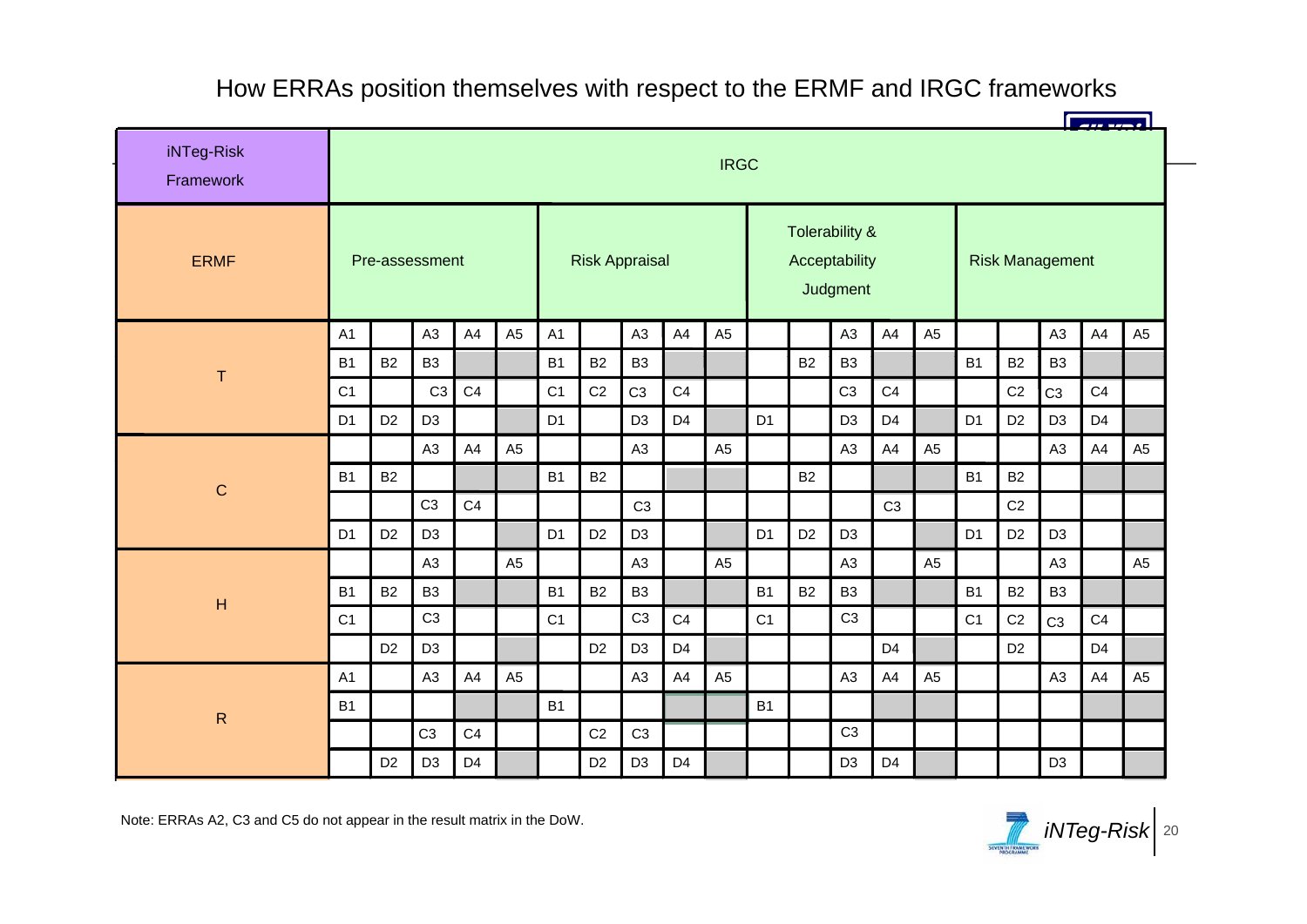

## **Process to develop ERRA deliverables using the t lt emp a t e**

- ¾ Aim: produce ERRA results that can be pooled together in SP2 – SP4
- $\triangleright$  First shot at using the template (3 opportunities):
	- **Produce detailed summaries** for at least one deliverable of the ERRA – deadline June 2009, a teleconference (SP, WP, ERRA leaders) will be scheduled before summer holidays to check this action
	- -- Summaries to be developed / posted in the webtool
	- **Produce relevant information for SP2** (see below)
- ¾ Meetings september 22-23 to use these inputs in the Delphi workshops

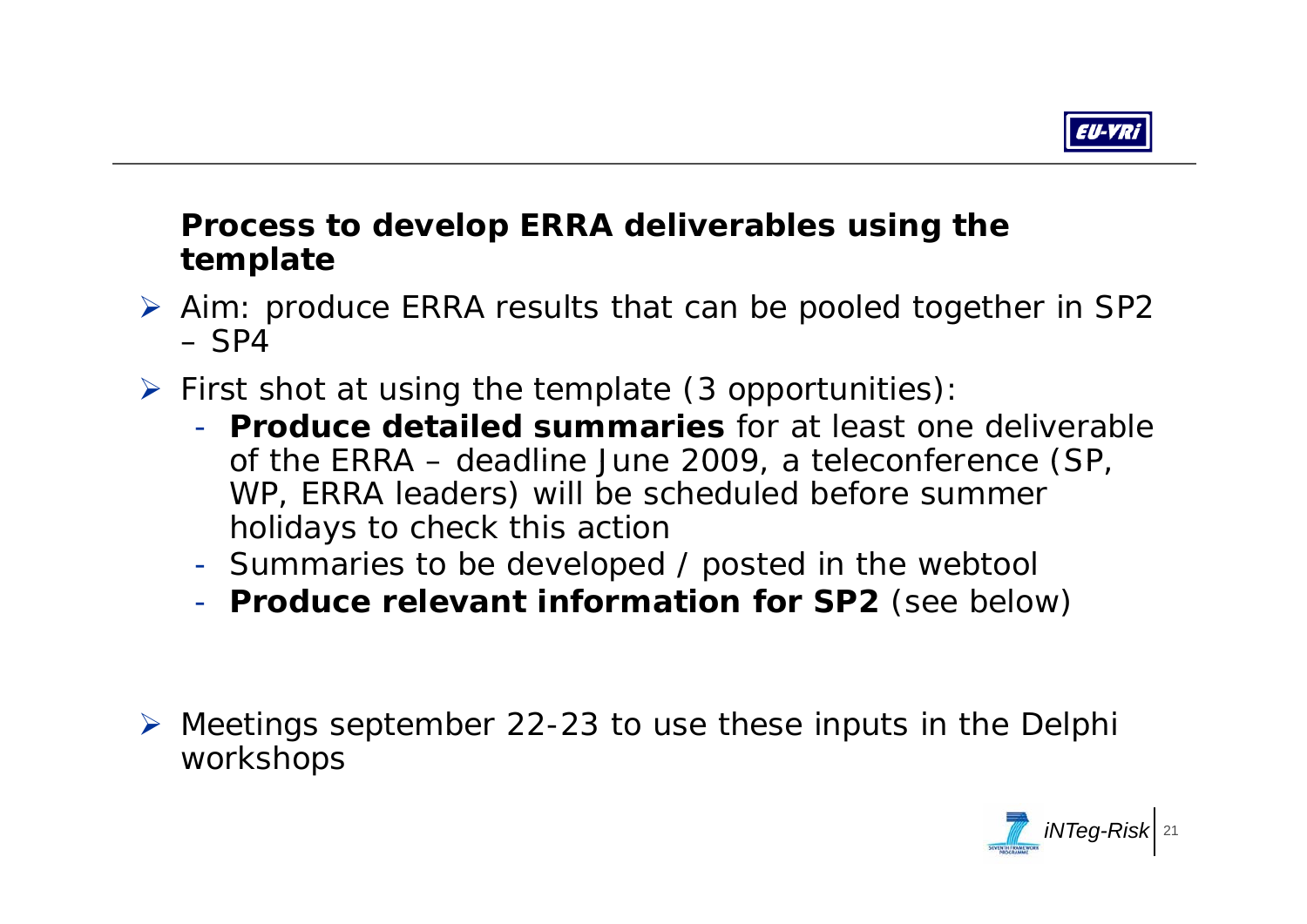

## **ERRAs have to produce for SP2 items below in 2 releases**

¾ **J e & befo e Se te be 22 2009 June re Se pte mbe r 22, 2009**:

- -- An **initial list of terms**, with adequate definitions that will provide SP2 with elements of terminology
- - The **description of emerging risks** will provide SP2 with elements for the paradigm
- - The **description of which parts of the framework are covered by the ERRA** will provide SP2 with elements of the framework
- - The list of the **methods used in the ERRAs and the initial gap methods and analysis** will provide SP2 with elements for the gap analysis between what is needed by the framework and the methods/tools already covered by SP2
- The **initial reflection on KPIs** will provide SP2 with first ideas on this subject

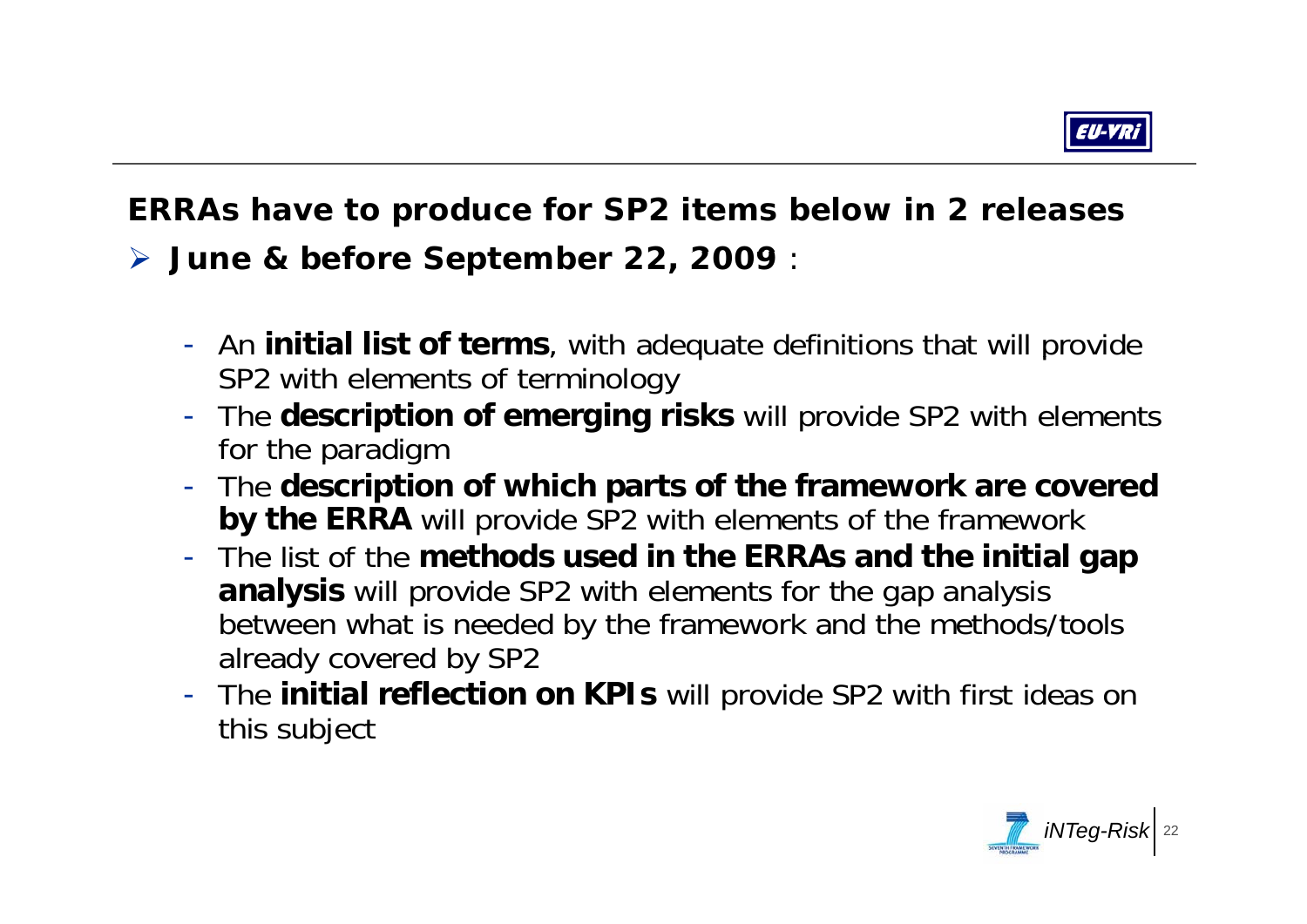

¾ General criteria to validate deliverables & work

- -- Direct Usability in Industry: can deliverables be directly used by industry?
- - Direct Usability in iNTegRisk: was the template applied, do results contribute to SP 2, 3, 4 ?
- -- Proportionality: is work to produce results commensurate with planned & spent resources ?
- -Compliance with Quality Assurance procedures
- -Good referencing of sources
- -- Good indexation – Key words
- - Conformity to the type of deliverable (report, tool, method, database)